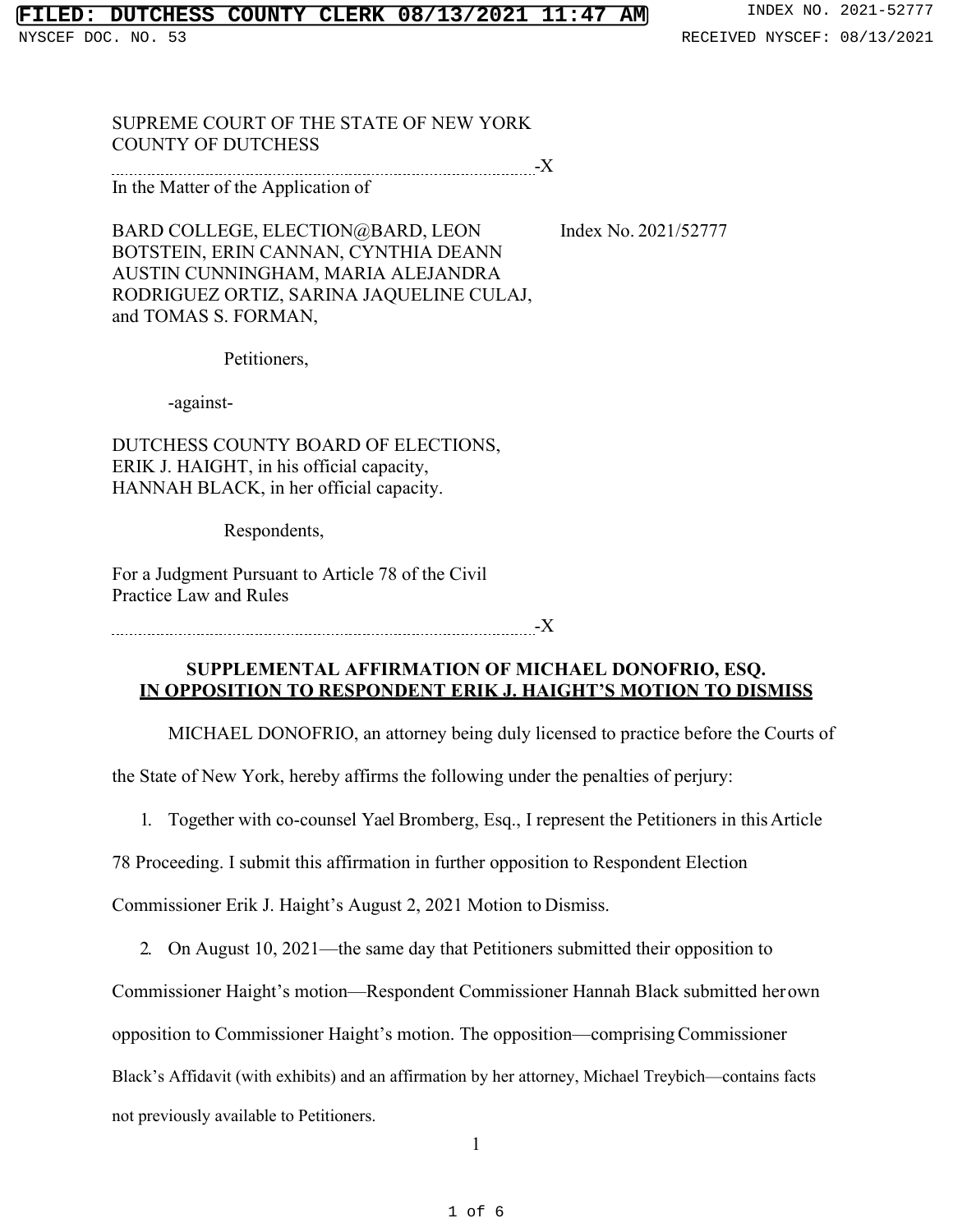3. I submit this brief Supplemental Affirmation to assist the Court in its considerationof Commissioner Haight's pending motion by highlighting a handful of critical facts in Commissioner Black's opposition that were not previously available to Petitioners.

4. First, Petitioners described the November 30, 2020 BOE resolution (the "Prior Resolution") as "procedurally irregular." Doc. No. 46, ¶ 3. Commissioner Black confirms the irregularity in her affidavit: "The Prior Resolution appeared to be a secret from the public, as it was adopted in violation of the open meetings law, and I did not discover its existence until I began my term as Commissioner of Elections." Doc. No. 36, ¶ 8. Commissioner Black also confirms that Commissioner Haight refused her demand to rescind the Prior Resolution, id. 19, until she filed *Black v. Haight* (Docket No. 2021-50401). Id. ¶¶ 10-11.

5. Second, Petitioners addressed the document that Commissioner Haight characterizes as the "approved" minutes of the February 25, 2021 BOE meeting. Doc. No. 36, ¶¶ 26, 35-38. Commissioner Haight attests that "Commissioner Black reviewed the minutes and requested a couple revisions, and then both she and I approved them." Doc. No. 30, ¶ 7 (emphasis added). Commissioner Black conclusively refutes that she approved them:

- a. "One of Commissioner Haight's staff members prepared minutes following the February 25, 2021 public meeting and sent them to me, and I did request that certain changes be made, but I never approved those minutes. (Email exchange annexed hereto as 'Exhibit D')." Doc. No. 36, ¶ 13.
- b. "Similarly, I did not approve the minutes from the February 25, 2021 meeting, forthe reason that I did not agree with the conclusion that 'Both motions failed so the pollsite reverts back to the 2019 pollsite location at St. John's Episcopal Church.' (*see,* Exhibit E, page 2)." Id. ¶15; see also id. ¶ 14 (providing example of approved minutes from April 16, 2021 BOE meeting).

2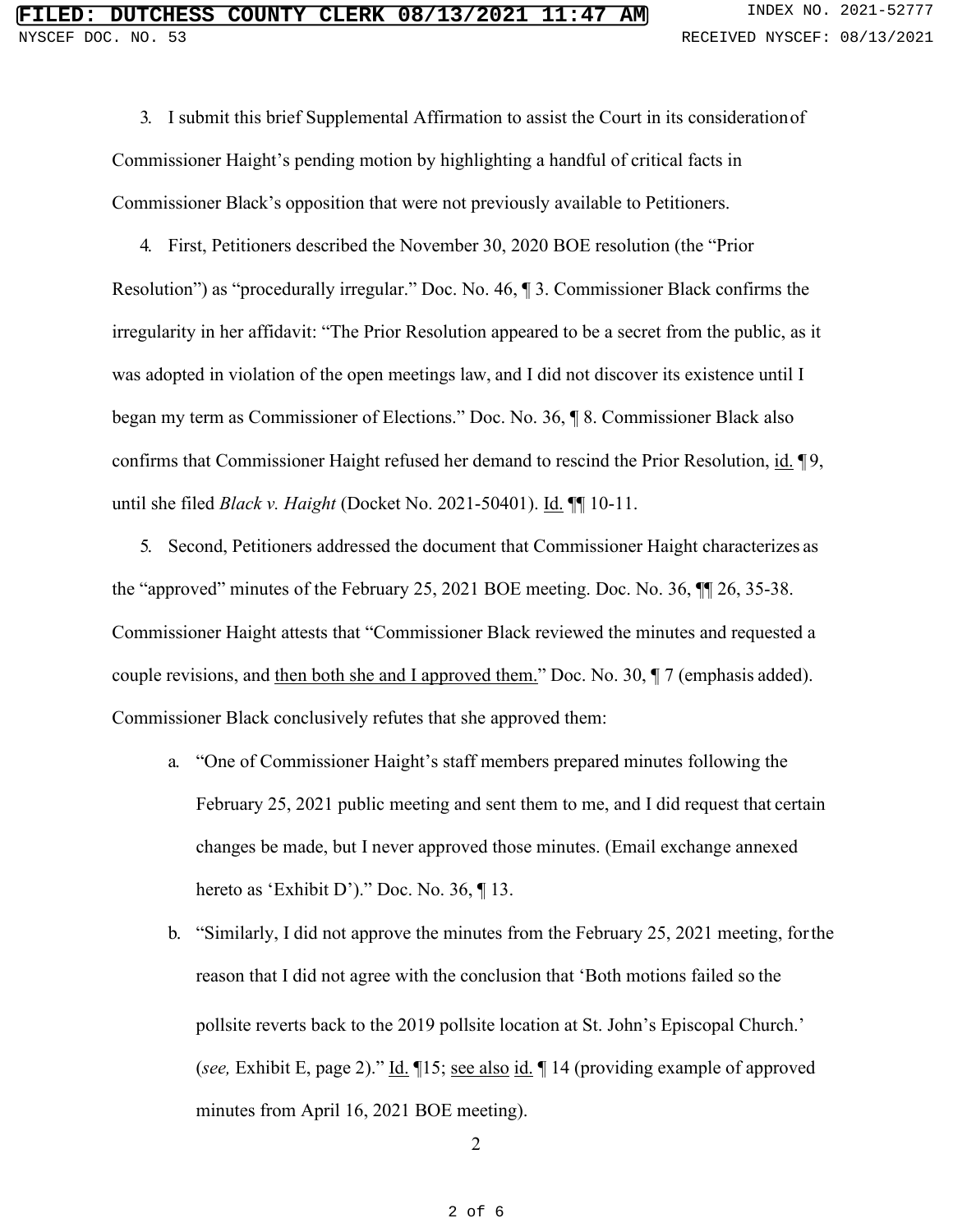6. Third, in explaining that the BOE has not designated a 2021 polling location for Red Hook District 5, Petitioners noted that the BOE, in contrast to its recent practice, has not issued any written resolution announcing any such designation. Doc. No. 46, ¶¶ 14-17. Petitioners now have learned from Commissioner Black's Affidavit that Commissioner Haight proffered a draft resolution to Commissioner Black, which she refused to sign because there was no agreement as to a District 5 polling site:

- a. "Further, the new proposed 'Resolution Number 01-2021: Designating Poll Sites for 2021' was circulated on or about February 27, 2021, and it included 'StJohn's Episcopal Church' as the polling place for the 5<sup>th</sup> district in the Town of Red Hook. (Copy of the new Resolution 01-2021 is attached hereto as 'Exhibit F')." Doc. No. 36, ¶ 18.
- b. "For that reason, I declined to approve or signify my approval by signing the resolution, only Commissioner Haight's signature appears on the proposed resolution, and it looks like he signed it on April 27, 2021, though it purports to be effective 'March 1, 2021 to February 29, 2022'. (*see,* Exhibit F, pages 1 and 2)." Id. ¶ 17.

7. Commissioner Black's affidavit and the draft resolution confirm that the BOE did not agree on or designate a District 5 polling location on February 25 (or ever), and, critically,that Commissioner Haight was aware of those facts:

- a. "At the February 25, 2021 public meeting, Commissioner Haight and I clearly did not agree on the location of a poll site for Red Hook District 5. (The video of the February 25, 2021 public meeting is Exhibit G [footnote omitted])." Id. 121.
- b. "Second, following the circulation of minutes of that meeting, I did not approve those

3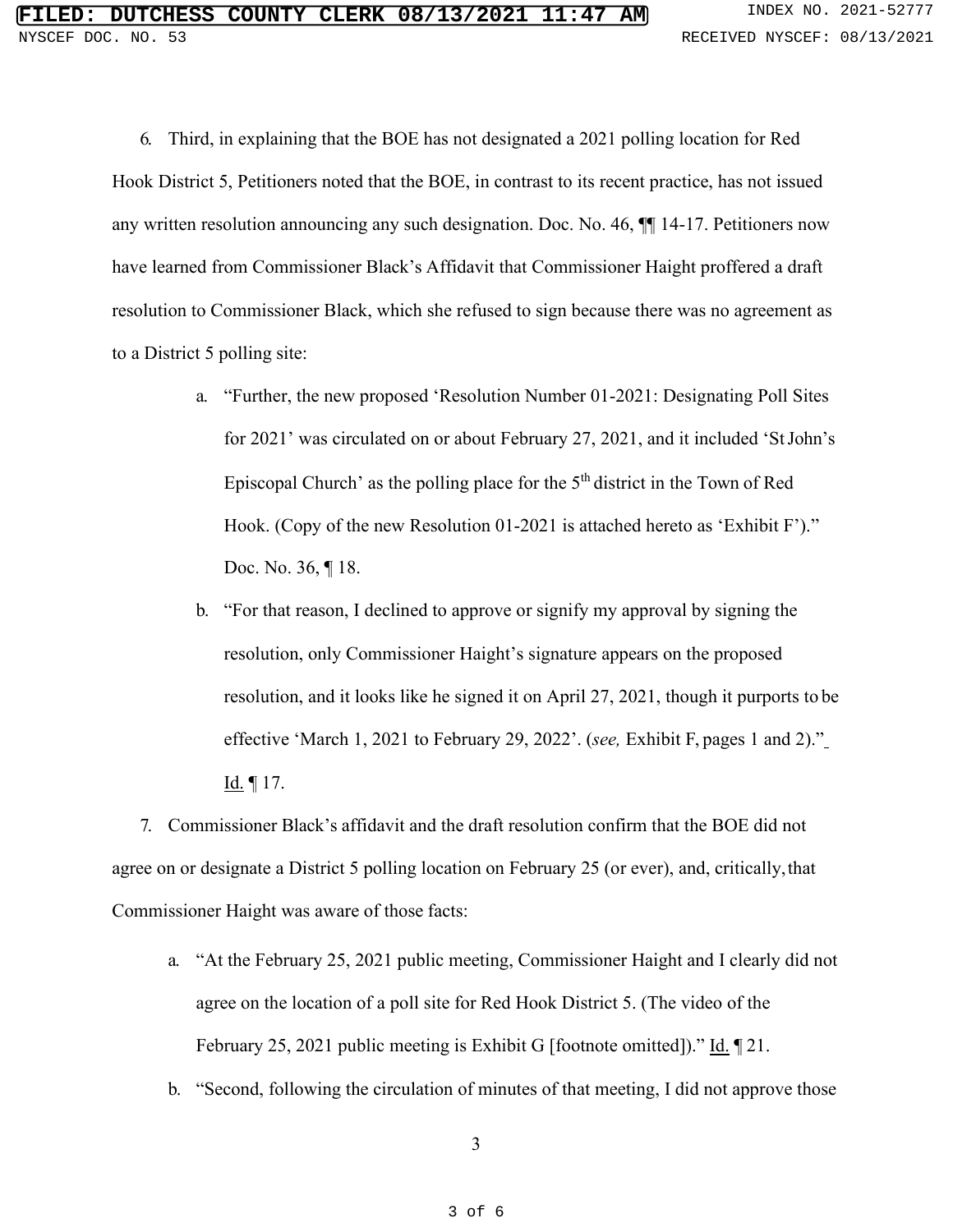minutes."  $\underline{Id}$ .  $\P$  22.

- c. "Third, a hard copy of the new Resolution 01-2021, which was clearly intended to set poll sites, was circulated sometime during March or early April, and it begs the question: why did Commissioner Haight's staff circulate a resolution to designate polling places, which he signed, if the polling places were in fact (as he argues) designated at the February 25, 2021 meeting or by the unapproved minutes of that meeting?"  $\underline{Id}$ .  $\P$  23.
- d. Commissioner Black refused to sign the proffered Resolution. See supra ¶ 6(b).

8. Fourth, Petitioners explained that in the absence of an agreement between the Commissioners, designation of the 2021 polling location for District 5 would revert back to the designation of the Bertelsmann Campus Center *and* the St. John's Church (not the Church alone) as a result of this Court's October 30, 2020 Order (which Commissioner Haight and then-Commissioner Soto both assented to). Doc. No. 46, ¶¶ 10, 11, 13, 19. Commissioner Black confirms that, when the Commissioners cannot agree on a pollsite, under the BOE's "longstanding tradition and course of dealing" that pollsite "falls back to the prior location." Doc. No. 36, ¶ 24. Commissioner Haight agrees that "the practice in Dutchess County when the Commissioners have not agreed on the designation of a new polling place has been to use the last designated polling place." Doc. No. 30, ¶ 10.

9. Commissioner Black also confirms that "[t]he prior location for the Red Hook District 5 poll site during the 2020 General Election was set by prior order of this Court on October 30, 2020, for the Bertelsmann Campus Center at Bard College, upon consent of the Board of Elections (which consent would have required the approval of both Commissioner Haight, and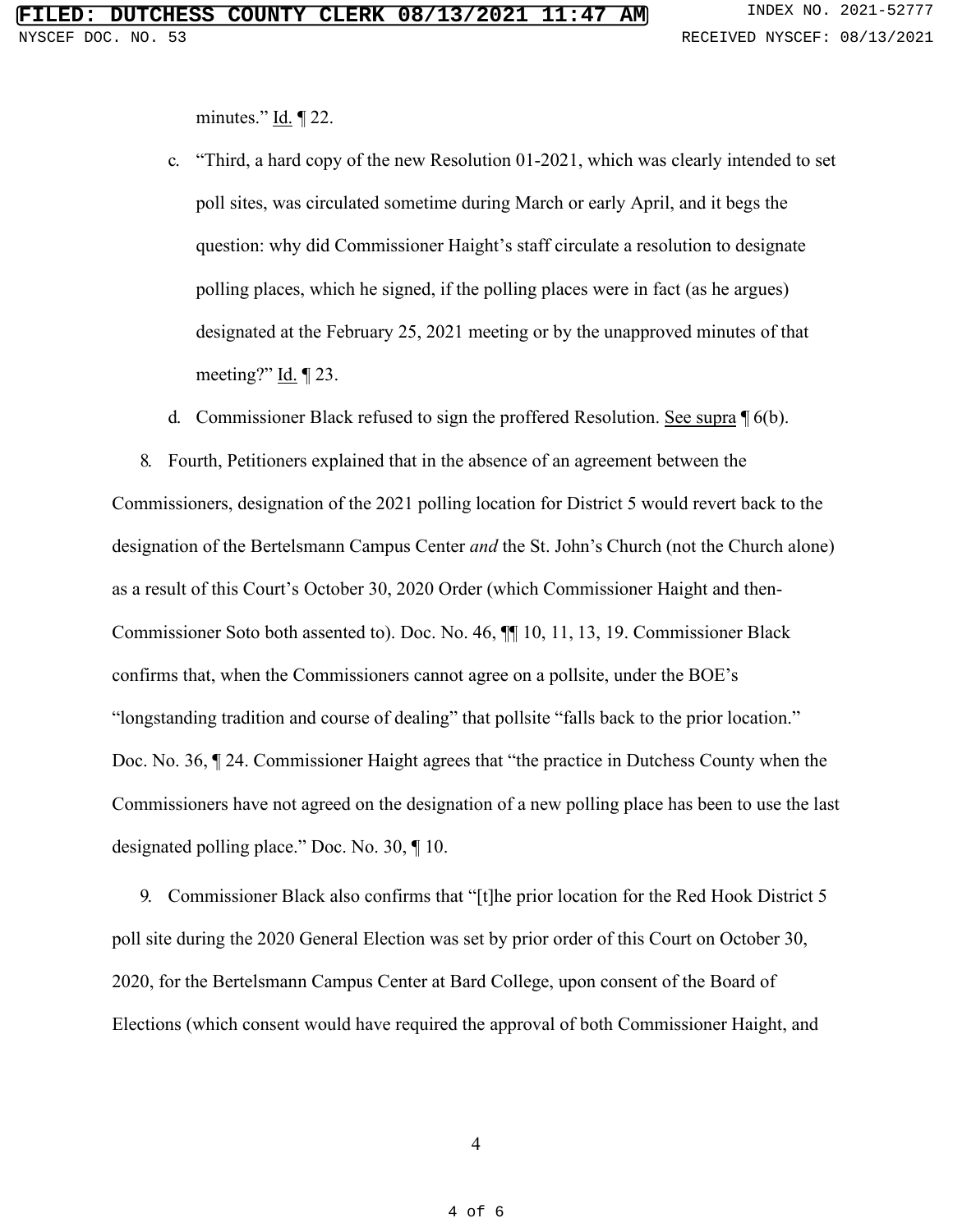then-Commissioner Soto)." Doc. No. 36,  $\P$  26. <sup>[1](#page-4-0)</sup>Applying the BOE's tradition and practice to the undisputed facts, Commissioner Black reaches the same conclusion as Petitioners: "because we failed to set a new polling site for Red Hook District 5, the polling site reverted to the prior polling site, which was both the Bertelsmann Campus Center at Bard College and St. John's Episcopal Church." Id. ¶ 29.

10. Finally, Commissioner Black confirms that she "had several telephone conversationswith Jonathan Becker from Bard College during February and March, 2021 due to his interest in the location of the poll site for Red Hook District 5, which contains the Bard College campus" in which she "conveyed [her] understanding to Mr. Becker, including following the February 25, 2021 meeting, that no poll site had been designated this year for Red Hook District 5." Id. ¶ 27-28.

11. In its October 23, 2020 Order in the 2020 litigation, this Court found that "the primary factor identified by Commissioner Haight and relied upon by this court [that there was insufficient time to move a polling location] was simply untrue." Doc. No. 5 at 3. Similarly in this case, the "primary factor identified by Commissioner Haight" in support of his motion to dismiss—that the Commissioners reached an agreement on February 25, 2021—has been shown to be "simply untrue."

12. On August 11, 2021, Commissioner Black filed a Verified Answer WithCross-Claim. Doc. No. 52. The cross-claim relies on the facts noted above and requests, among other things, that "the Petitioners' request for an order requiring that the Bertelsmann Campus Center at Bard

<span id="page-4-0"></span><sup>&</sup>lt;sup>1</sup> Commissioner Black notes specific pandemic-specific exceptions that the BOE made in 2020 by agreement of Commissioner Haight and then-Commissioner Soto based upon recommendations of the New York State Board of Elections where the poll sites defaulted to the 2019 locations. Doc. No. 36, ¶ 25. Those exceptions are inapplicable here, because the Red Hook District 5 designation of the Bertelsmann Center and the St. John's Church was made by agreement of the two Commissioners in resolving the 2020 litigation and then directed by this Court's October 30, 2020 Order.